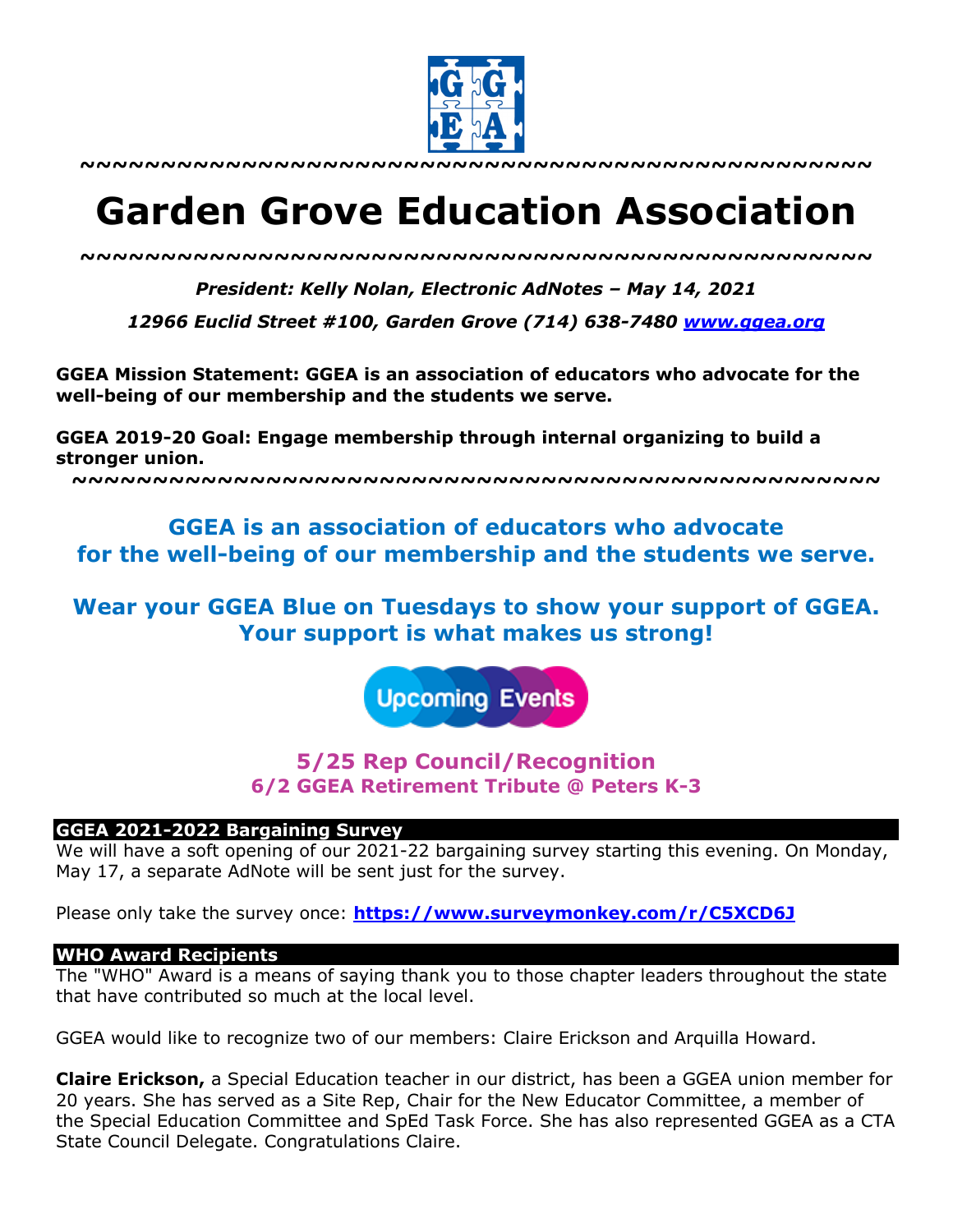**Arquilla Howard**, a Special Education teacher and a strong advocate for both our teachers and students. She is a site rep, a member of our Negotiations Team, our Special Education Committee, and our SpEd Task Force. She also had the most petition signatures in our local for the Schools and Communities First Campaign. Congratulations Arquilla.

# **Tentative Teaching Assignment**

Due to several postings of positions available, we've received numerous calls as to when principals should be providing teachers with their tentative teaching assignment.

Per Article 10.20 in our CBA (Collective Bargaining Agreement) *"In order to allow teachers to make informed decisions regarding the use of this Article, principals shall provide each teacher with his or her tentative teaching assignment prior to the first Monday in June, other than in exceptional circumstances."*

Since our start and end dates have moved up, we felt it necessary to move the notification of teaching assignment to an earlier date, due to postings coming out before a teacher knew their assignment. In our 2021-22 CBA, effective 2022, a teacher will now be notified of their teaching assignment the second Monday in May, other than in exceptional circumstances.

# **Retiring This Year?**

A memo was sent out to the list of members that are retiring this year asking them to RSVP as to whether or not they would be participating in the GGEA Retirement Tribute, June 2. If you are one of those members have you RSVPd? Susan has extended the deadline as many didn't respond. The Retirement Committee has been working hard to make this a special occasion for your well deserved retirement. Please check your emails and RSVP with a yes or no so the committee can get an accurate attendee count.

### **When Will I See the 2% On Schedule & the 1.75% Off Schedule?**

You will see the 2% on schedule increase in your May paycheck. The 2% Retro on schedule and the 1.75% off schedule will be seen in your June check

# **Asian American Pacific Islander (AAPI) Heritage Month**

May is Asian American Pacific Islander Heritage Month. AAPIs are the fastest-growing racial and ethnic group in the country, consisting of 20 million people with roots in more than 20 countries, and 30 ethnic groups who speak more than 300 languages and dialects. Find AAPI lesson plans and classroom resources here:

### **https://www.cta.org/awareness-events/aapi-heritage-month**

Source: CTA.org

# **The NEA Foundation is offering NEW Envision Equity Grants for Educators!!**

*Easy application process! Deadline June 1!!!*

The widespread and disparate impact of the COVID-19 pandemic has underscored the need to reimagine education in ways that will transform inequities, meet the needs of the whole child, and prepare all students to thrive in an ever-changing world.

This new grant program will enable educators across the country to build on their knowledge of what works to bring out every student's best.

Envision Equity Grants will enable educators to test creative new ideas and innovations, demonstrating exemplary teaching and learning. They will support students' project-based